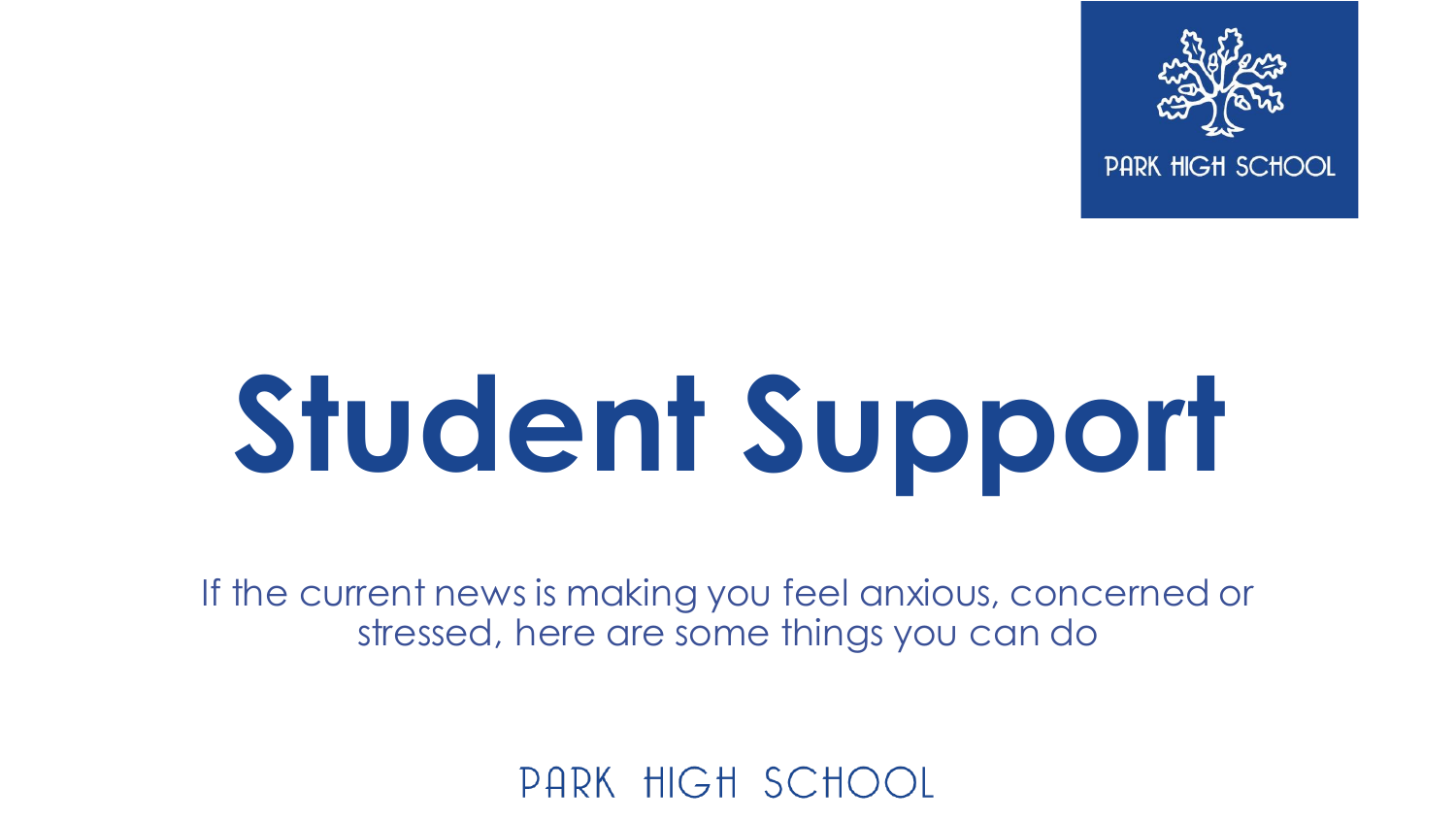### **Talk to someone about how you're feeling.**





#### PARK HIGH SCHOOL

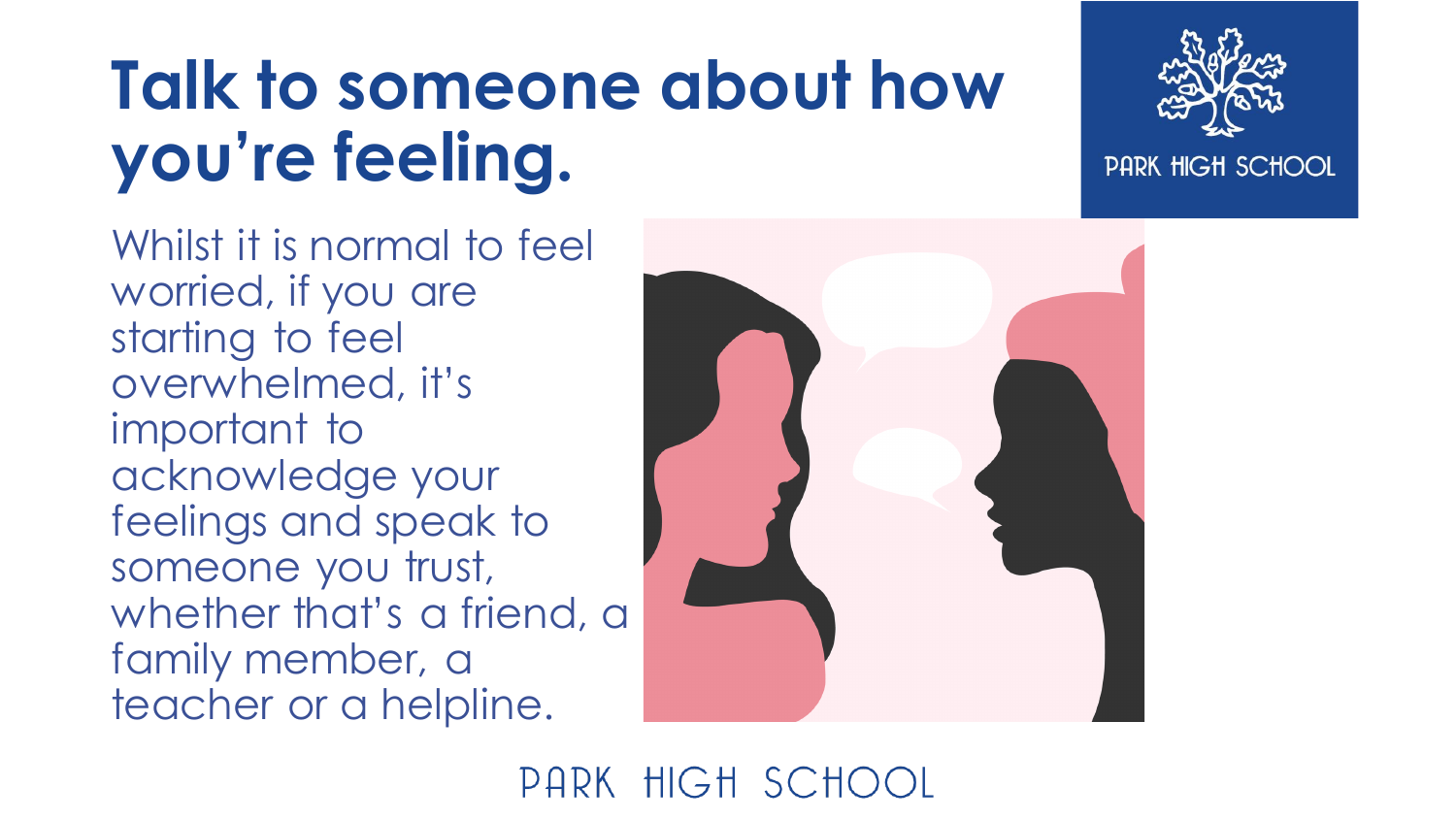### **Arm yourself with the facts**



PARK HIGH SCHOOL



There is a lot of information about the virus out there and false reports can fuel anxiety. The [NHS common](https://www.nhs.uk/conditions/coronavirus-covid-19/common-questions/)  questions about the virus can also be useful if you are worried about symptoms or family members.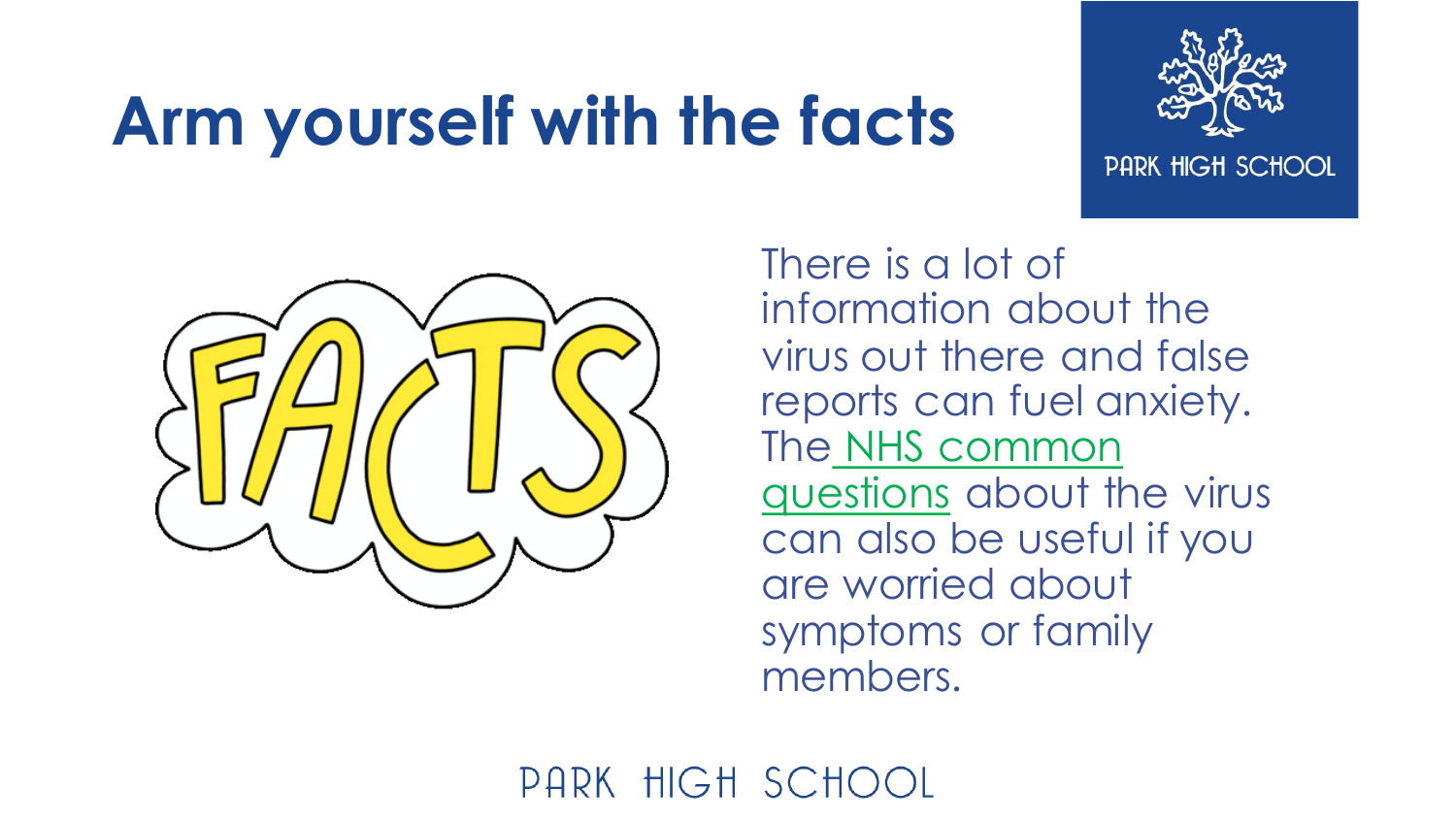

PARK HIGH SCHOOL



You might see stories or posts on social media that makes you feel anxious. It can be very hard to know whether or not social media posts are true, so try not to rely on updates from there.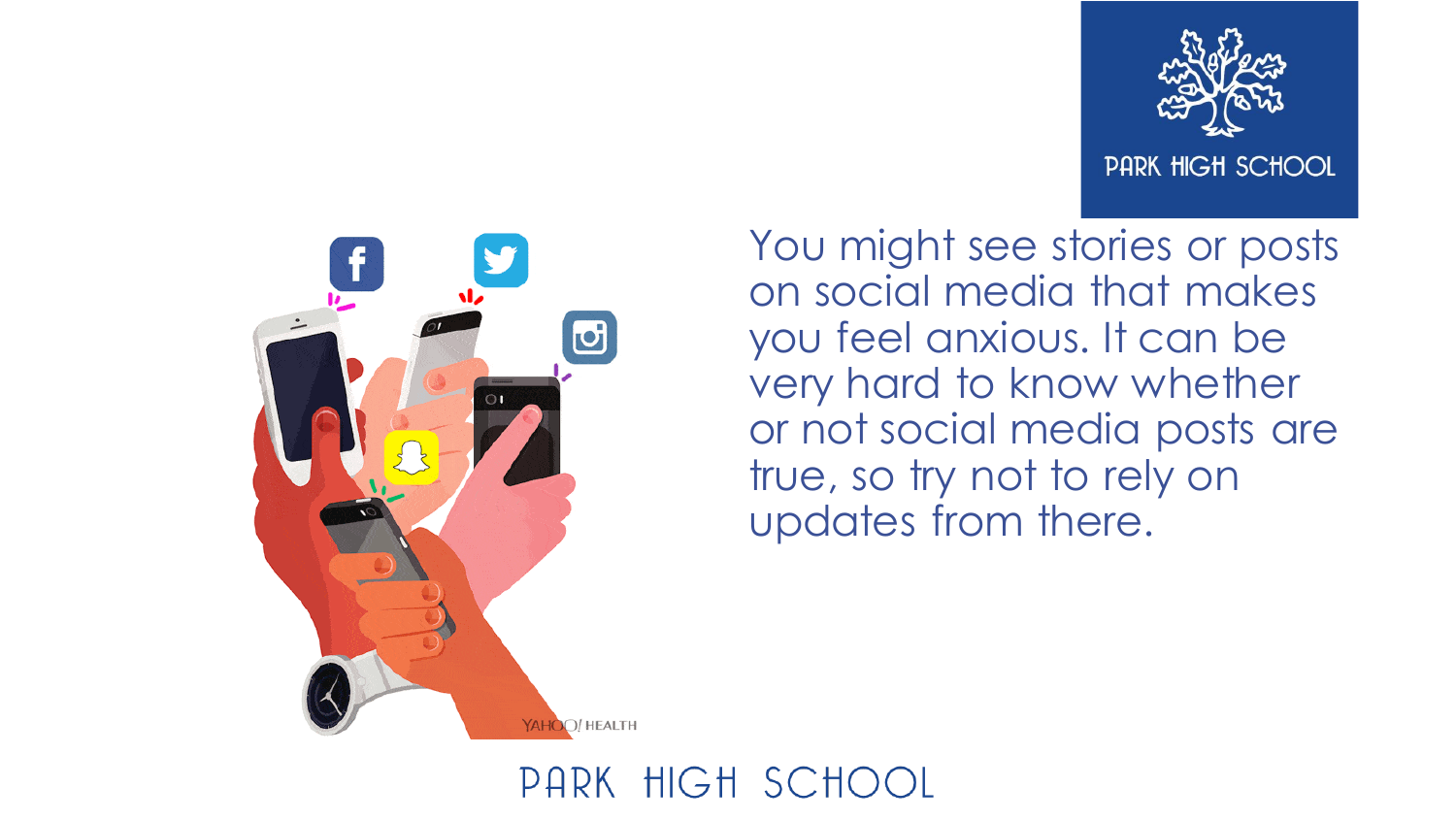## **Know what you can do**



If you are feeling scared or panicked remind yourself that there are practical things you can do.

- Wash your hands more often than usual
- Use a tissue if you sneeze or cough
- Tell someone if you feel unwell

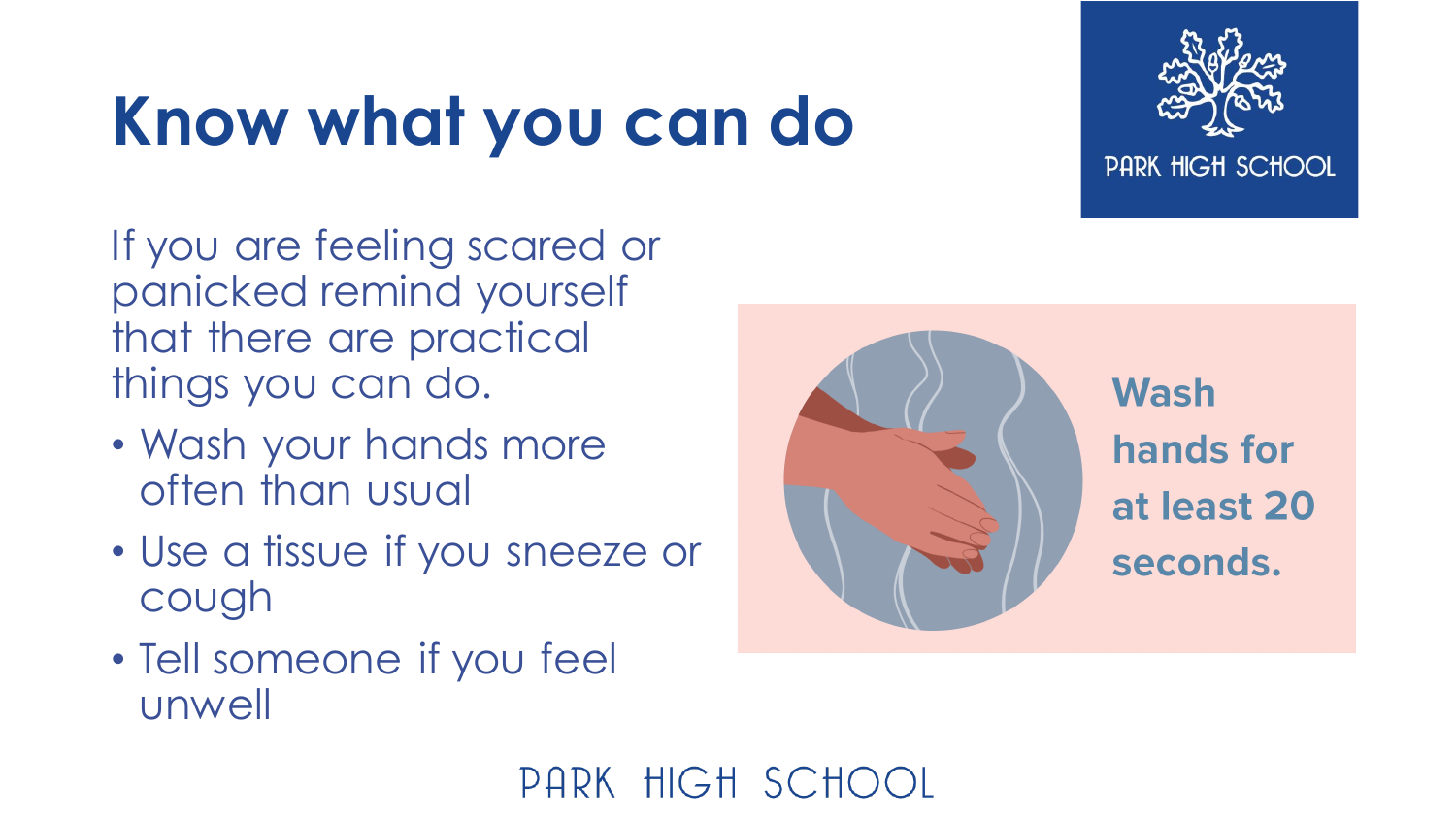#### **Don't overexpose yourself to the news**



PARK HIGH SCHOOL



- Try to get your information from reputable websites
- Try to limit the amount of time you spend and stick to regular intervals in the days
- Plan some activities that you enjoy and which will take your mind off your worries.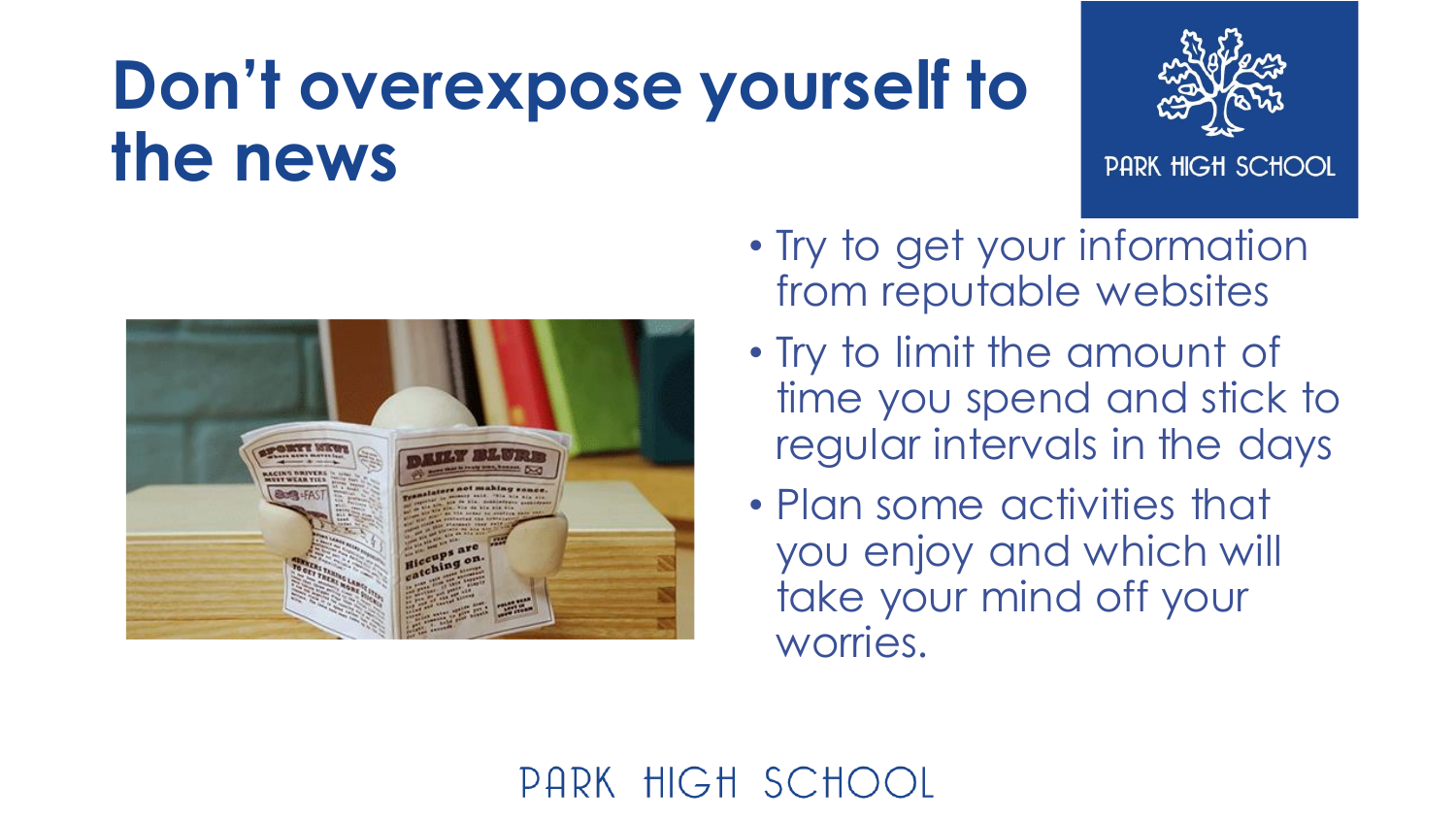### **Stick to your normal routine**



PARK HIGH SCHOOL

Sticking to your routine can really help maintain a sense of normality. You might want to add extra activities into your day that make you feel calm, but try to keep to your daily schedule as much as possible.

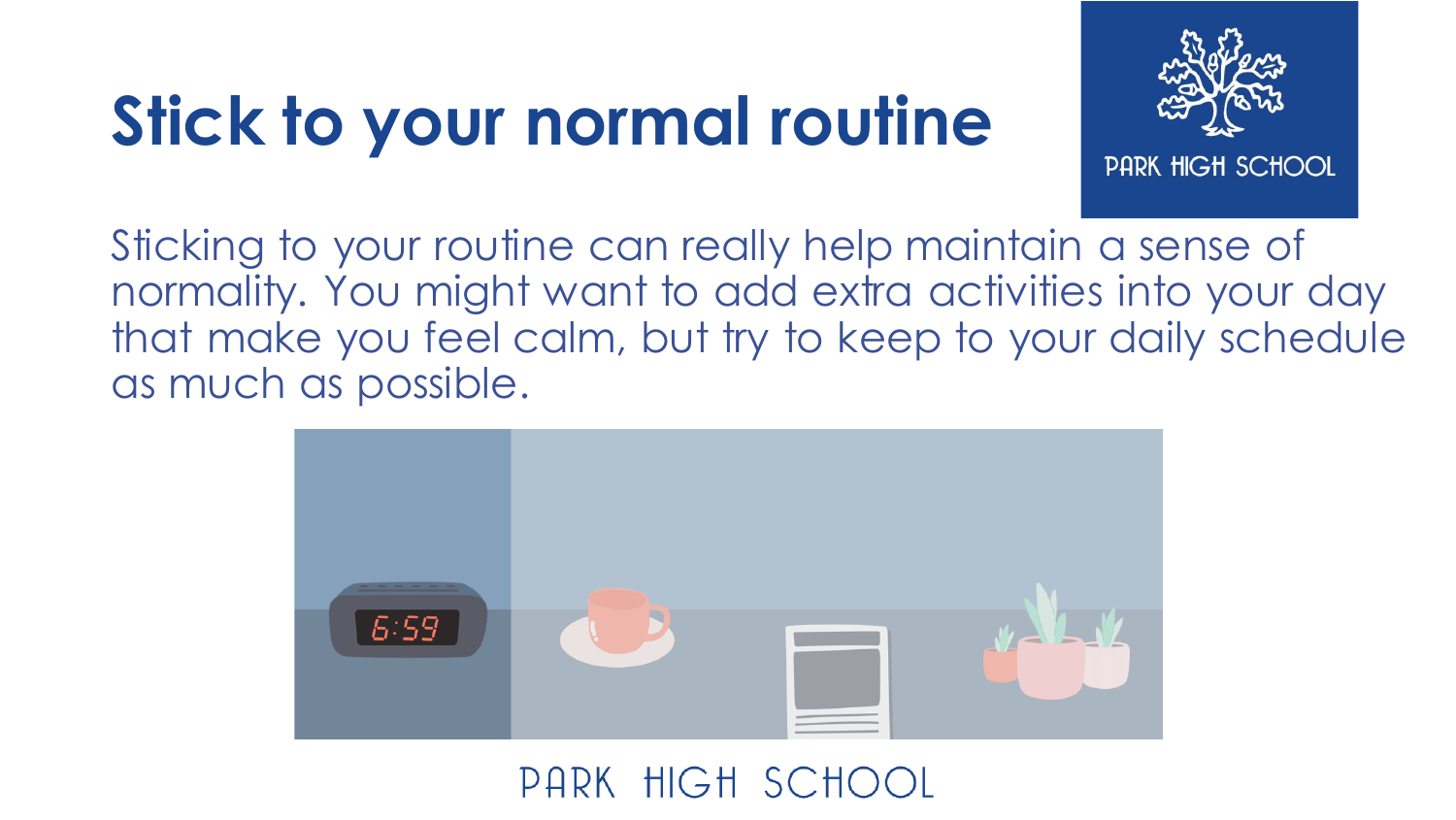### **Find things that help you feel calm**



PARK HIGH SCHOOL



- Breathe
- Listen to music
- Read a book
- Watch tv
- Play a game or complete a puzzle
- Write or draw about how you feel
- Talk to a friend.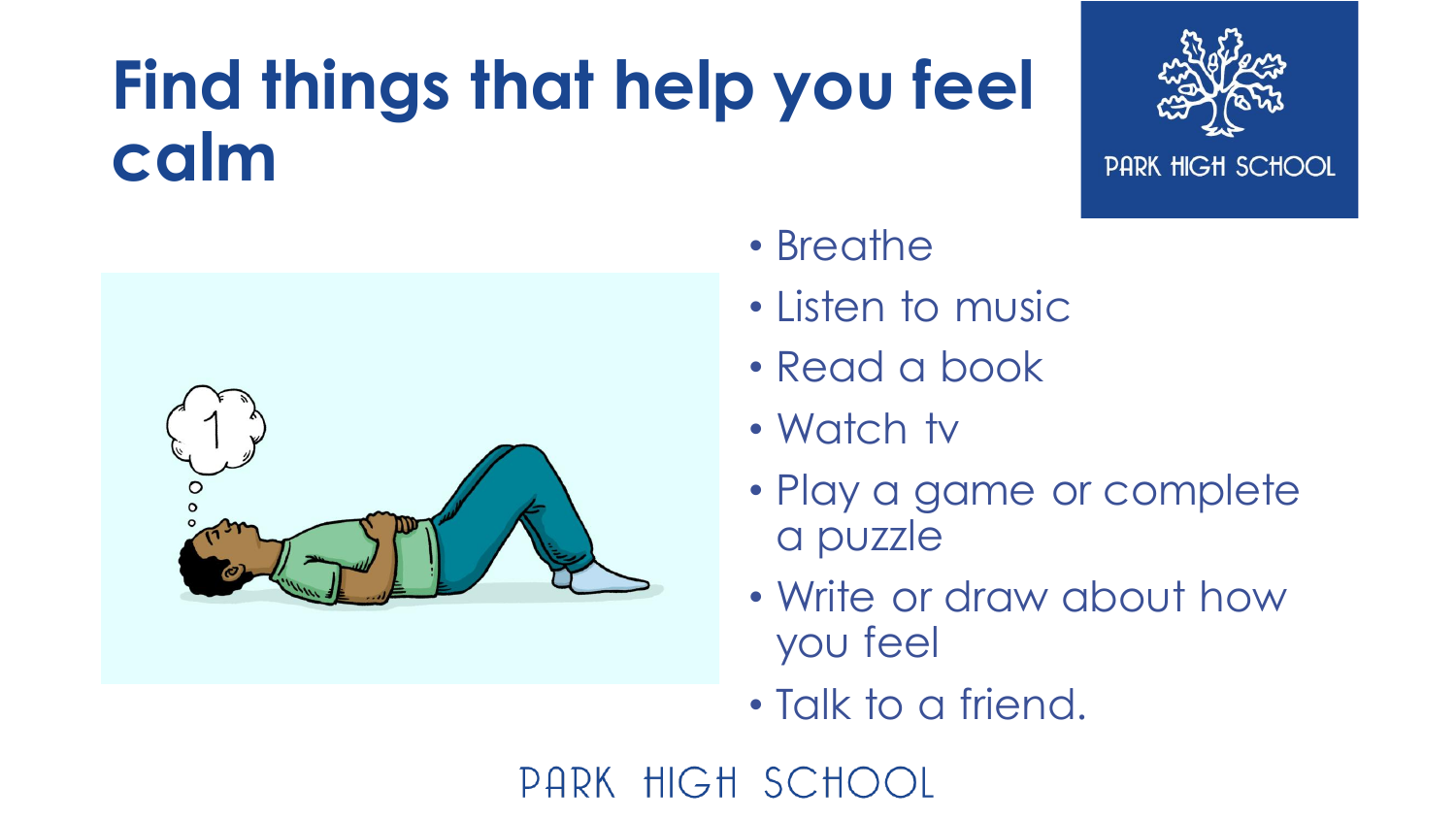#### **Further Support**



PARK HIGH SCHOOL



**ESSENTIAL SUPPORT FOR UNDER 25s** 



THEMIX.ORG.UK 0808 808 4994

•Talk to a friend, family member or teacher.